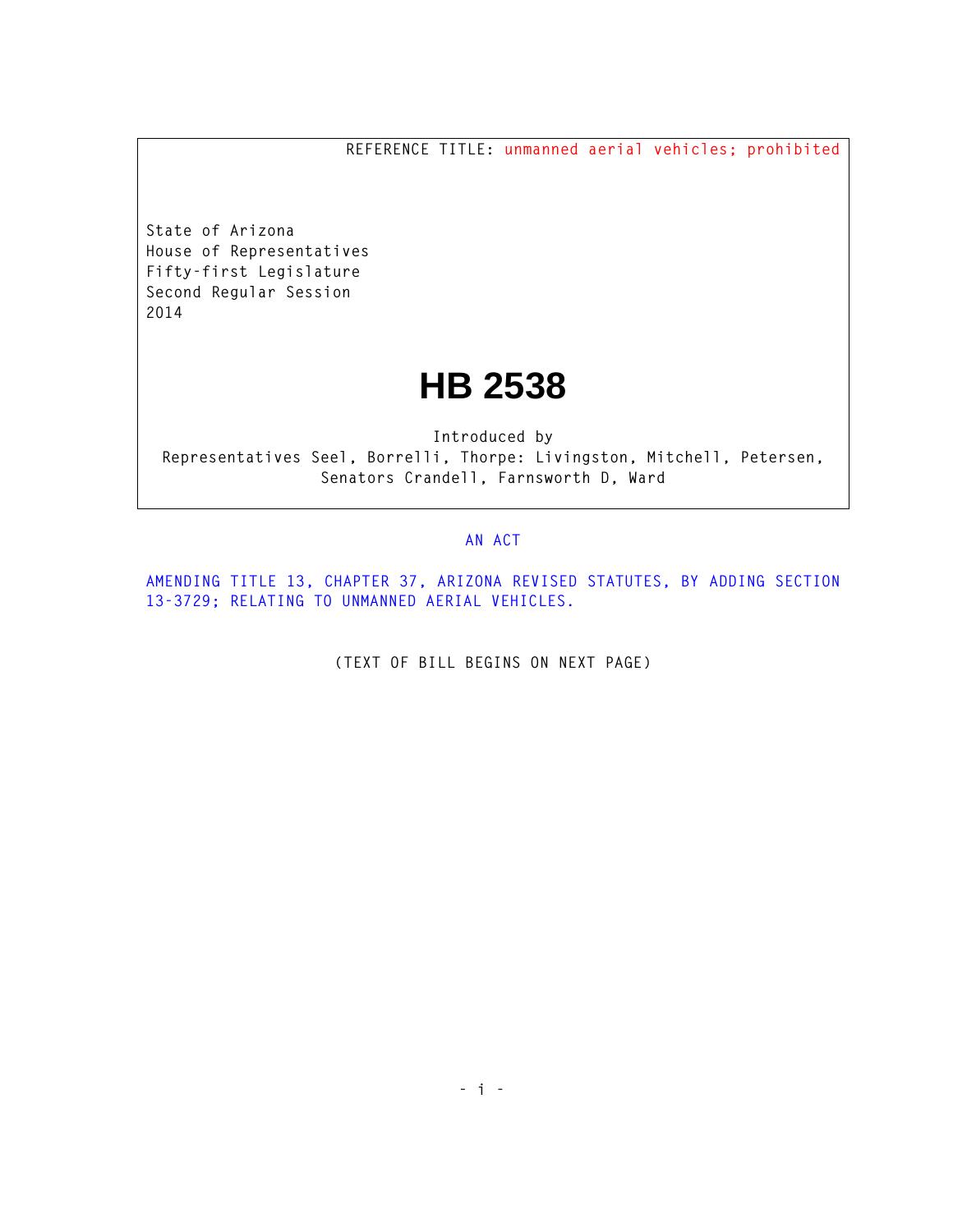**1 Be it enacted by the Legislature of the State of Arizona: 2 Section 1. Title 13, chapter 37, Arizona Revised Statutes, is amended 3 by adding section 13-3729, to read: 4 13-3729. Unlawful use of unmanned aerial vehicles; search 5 warrant; classification; definitions 6 A. IT IS UNLAWFUL FOR A LAW ENFORCEMENT AGENT TO USE AN UNMANNED 7 AERIAL VEHICLE FOR ANY PURPOSE WITHIN THE AIRSPACE OF THIS STATE WITHOUT 8 FIRST OBTAINING A SEARCH WARRANT. 9 B. IT IS UNLAWFUL FOR A PERSON TO KNOWINGLY, OR UNDER FACTS WHERE THE 10 PERSON SHOULD KNOW, ASSIST ANY PERSON OR ENTITY IN A VIOLATION OF THIS 11 SECTION. 12 C. ANY INFORMATION THAT IS GAINED FROM OR AS A RESULT OF A VIOLATION 13 OF THIS SECTION IS INADMISSIBLE IN ANY CIVIL OR CRIMINAL TRIAL IN THIS STATE. 14 D. A SEARCH WARRANT ISSUED FOR THE USE OF AN UNMANNED AERIAL VEHICLE 15 SHALL ONLY BE GRANTED IF PROBABLE CAUSE IS ESTABLISHED BY OATH OR AFFIRMATION 16 AND SHALL EXPIRE TWENTY-FOUR HOURS AFTER ITS ISSUANCE. 17 E. A VIOLATION OF THIS SECTION IS A CLASS 6 FELONY. 18 F. FOR THE PURPOSES OF THIS SECTION: 19 1. "LAW ENFORCEMENT AGENT" MEANS EITHER: 20 (a) ANY LAW ENFORCEMENT OR CRIMINAL JUSTICE OFFICER, EMPLOYEE OR AGENT 21 OF THE UNITED STATES OR ANY BRANCH, DEPARTMENT OR AGENCY OF THE UNITED STATES 22 OR ANY PERSON OR ENTITY ACTING UNDER A CONTRACT WITH THE UNITED STATES OR ANY 23 BRANCH, DEPARTMENT OR AGENCY OF THE UNITED STATES FOR THE PURPOSE OF LAW 24 ENFORCEMENT OR CRIMINAL JUSTICE. 25 (b) ANY LAW ENFORCEMENT OR CRIMINAL JUSTICE OFFICER, EMPLOYEE OR AGENT 26 OF THIS STATE OR ANY BRANCH, DEPARTMENT OR AGENCY OF THIS STATE OR ANY PERSON 27 OR ENTITY ACTING UNDER A CONTRACT WITH THIS STATE OR ANY BRANCH, DEPARTMENT 28 OR AGENCY OF THIS STATE FOR THE PURPOSE OF LAW ENFORCEMENT OR CRIMINAL 29 JUSTICE. 30 2. "SEARCH WARRANT" MEANS A SEARCH WARRANT THAT IS ISSUED BY A DULY 31 AUTHORIZED MAGISTRATE OR JUDGE OF THIS STATE OR THE FEDERAL GOVERNMENT USING 32 THE PROCEDURES ESTABLISHED BY APPLICABLE LAW. 33 3. "UNMANNED AERIAL VEHICLE" MEANS ANY AIRCRAFT WITHOUT A HUMAN PILOT 34 ON BOARD. 35 Sec. 2. Legislative findings 36 The Legislature finds that: 37 1. The right to privacy is fundamental in a free and civilized 38 society. 39 2. Persons within this state have a reasonable and justifiable 40 expectation of privacy that they will not be monitored by the use of unmanned 41 aerial vehicles by law enforcement agents of the United States or this state 42 without first obtaining a search warrant. 43 3. The potential benefit to law enforcement and criminal justice from 44 the use of unmanned aerial vehicles without first obtaining a search warrant** 

**45 is far outweighed by the degradation to the fundamental right to privacy**